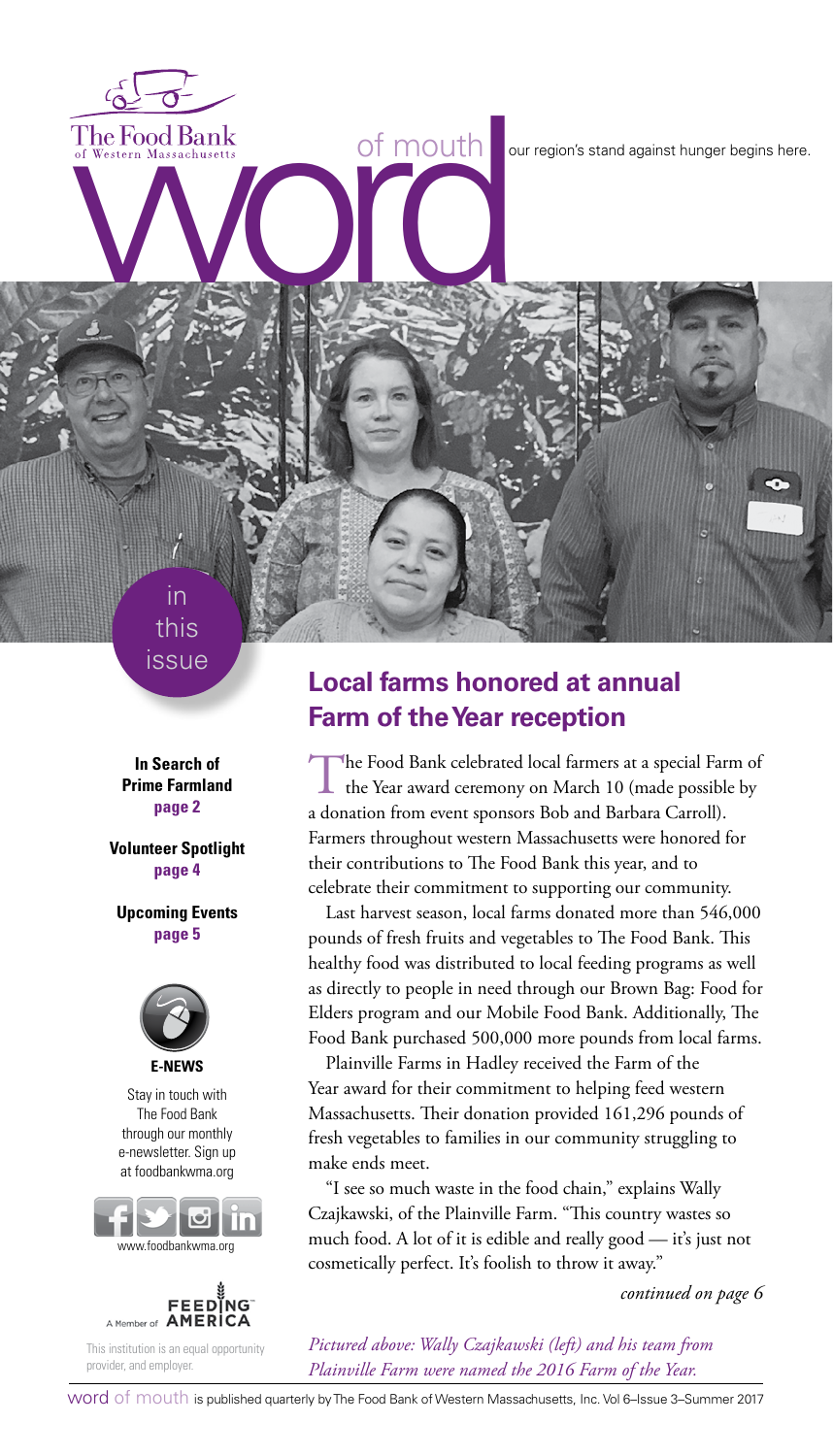

Executive Director Andrew Morehouse

Dear Friends,

The other day, Robin Bialecki, the director of the Easthampton Community Center, told me about a child and mother who recently came for food assistance, and how surprised Robin was when the child was

*"Food comes from the earth. Our Food Bank Farm is our direct connection to the earth."*

given an apple. He had never seen one before. Of course, he loved it when Robin encouraged him to try it.

Food comes from the earth. Our Food Bank Farm is our direct connection to the earth. We are proud to be preserving 59 acres of farmland in perpetuity under an agricultural preservation restriction, otherwise known as an APR.

We are equally proud to partner with Mountain View Farm in Easthampton, which grows USDA-certified organic vegetables on our farm for their Community Supported Agriculture (CSA) farm *and* for The Food Bank.

A couple of years ago, this sustainable model convinced The Food Bank's Board of Directors that we should try to acquire more farmland and replicate it to augment our own source of local vegetables. (In this edition, you'll read about the critically-important generosity of our local farmers who support neighbors in need.)

I've had the privilege over the last couple of years of working closely with Kristin DeBoer, executive director of the Kestrel Land Trust (KLT), to search for prime farmland in the Pioneer Valley to buy. (As a result, I recently joined the KLT Board of Directors.) Our partnership is determined to combine land conservation through agricultural farmland protection with our Food Bank Farm as a model for more households to enjoy the beauty *and* organic vegetables grown right here in the Pioneer Valley.

Last year, we were very close to a farm purchase that fell through in the end. Since then, we have continued to look for scarce, prime farmland for sale in Amherst, Ludlow, Westfield, Hatfield and Whately. We will continue our search until we are successful because being able to provide fresh, local vegetables to hungry households is critical to our mission. ●

Published by The Food Bank of Western Massachusetts, www.foodbankwma.org, info@foodbankwma.org, 413-247-9738

Executive Director, Andrew Morehouse • Word of Mouth Editors, Chris Wojcik and Sarah Tsitso

The Food Bank is committed to promoting cultural diversity through its board, staff, volunteers, and member agencies. This Institution is an equal opportunity provider. To file a complaint of discrimination write USDA, Director, Office of Civil Rights, Washington, DC 20250-9410.

The mission of The Food Bank of Western Massachusetts is to feed our neighbors in need and lead the community to end hunger.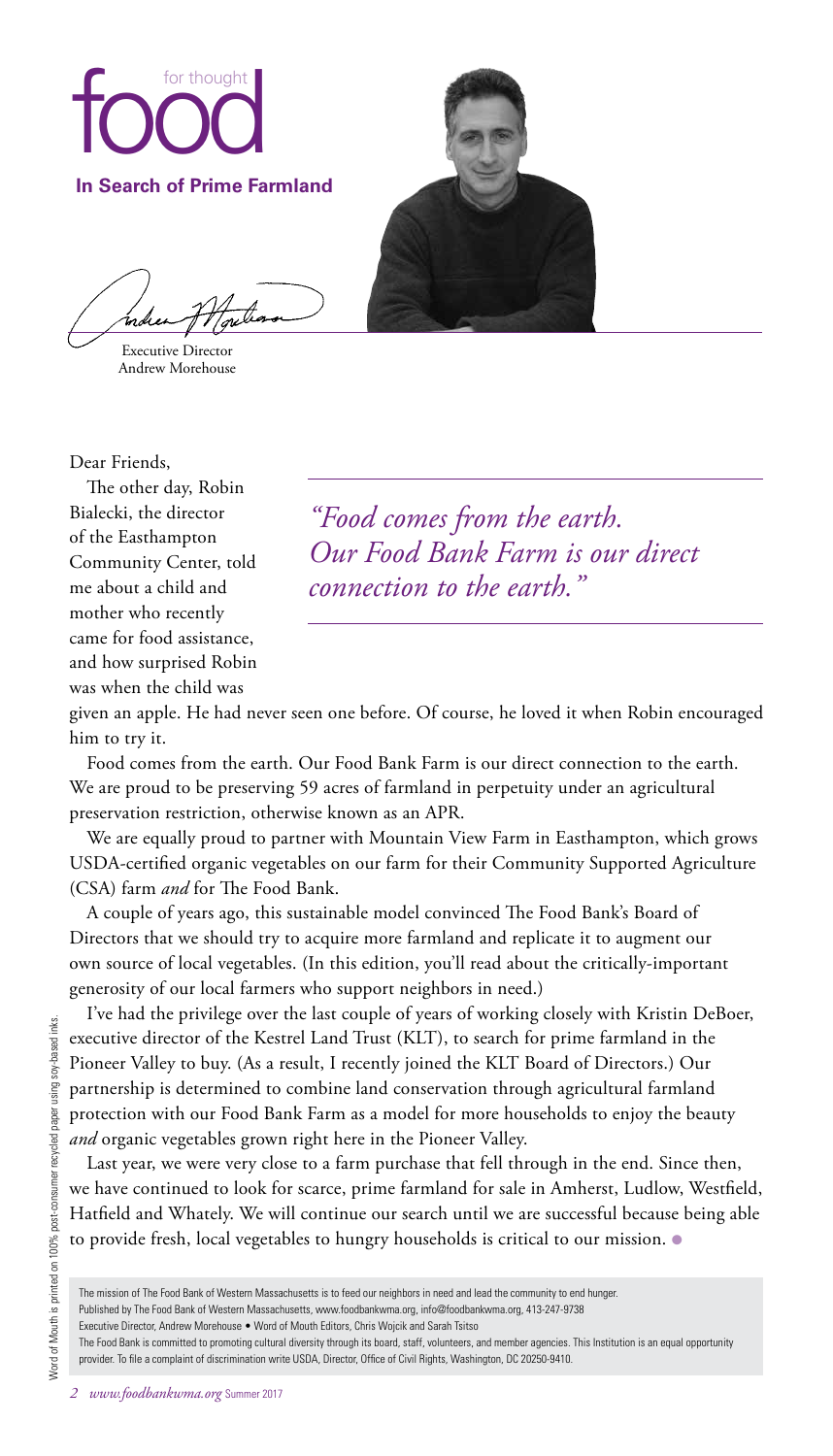### **Your support of Farm to Cocktail helped provide 105,000 additional meals**

n the evening of May 4, a sold-out crowd filled the event barn at Quonquont Farm in Whately for The Food Bank's Farm to Cocktail Competition. This fund raising event challenged eight local bartending teams from around the region to mix their most creative cocktail using locally-sourced ingredients.

Thanks to your support, the event raised \$35,000 for The Food Bank (the equivalent of 105,000 meals) to support our mission to feed more than 223,000 of our neighbors in need annually.

All of the competing bartenders chose from a variety of spirits and locallysourced ingredients to craft a signature cocktail. Event guests sampled the cocktail creations and voted for their favorite. The top two votegetters, Lattitude (People's Choice winner) and Public Eat + Drink, advanced to the final round of the competition, where they had two minutes to craft a new cocktail using a special mystery ingredient — sriracha hot sauce. A special panel of judges sampled the mystery cocktails and determined the champion.

At the end of the night, it was Jesse Egan Poirier, of



*Jesse Egan Poirier, of Public Eat + Drink in North Adams, was crowned the Farm to Cocktail champion.*



*See more photos from the Farm to Cocktail event by visiting our photo album at http://tinyurl.com/kcog9gu.*

Public Eat + Drink in North Adams, who was crowned the Farm to Cocktail champion.

The other competing bartending teams included Firefly (Lenox), Hadley Farms Meeting House (Hadley), Hope & Olive/Magpie Woodfired Pizza (Greenfield), Sevenstrong (Northampton), Theodores' (Springfield) and The Tunnel Bar (Northampton).

The Farm to Cocktail competition was made possible by numerous sponsors, including gold sponsors Pioneer Cold and Stop & Shop. The event was hosted by John O'Brien from media sponsor Rock 102. All spirits for the event were donated by Berkshire Mountain Distillers. . *3 www.foodbankwma.org* Summer 2017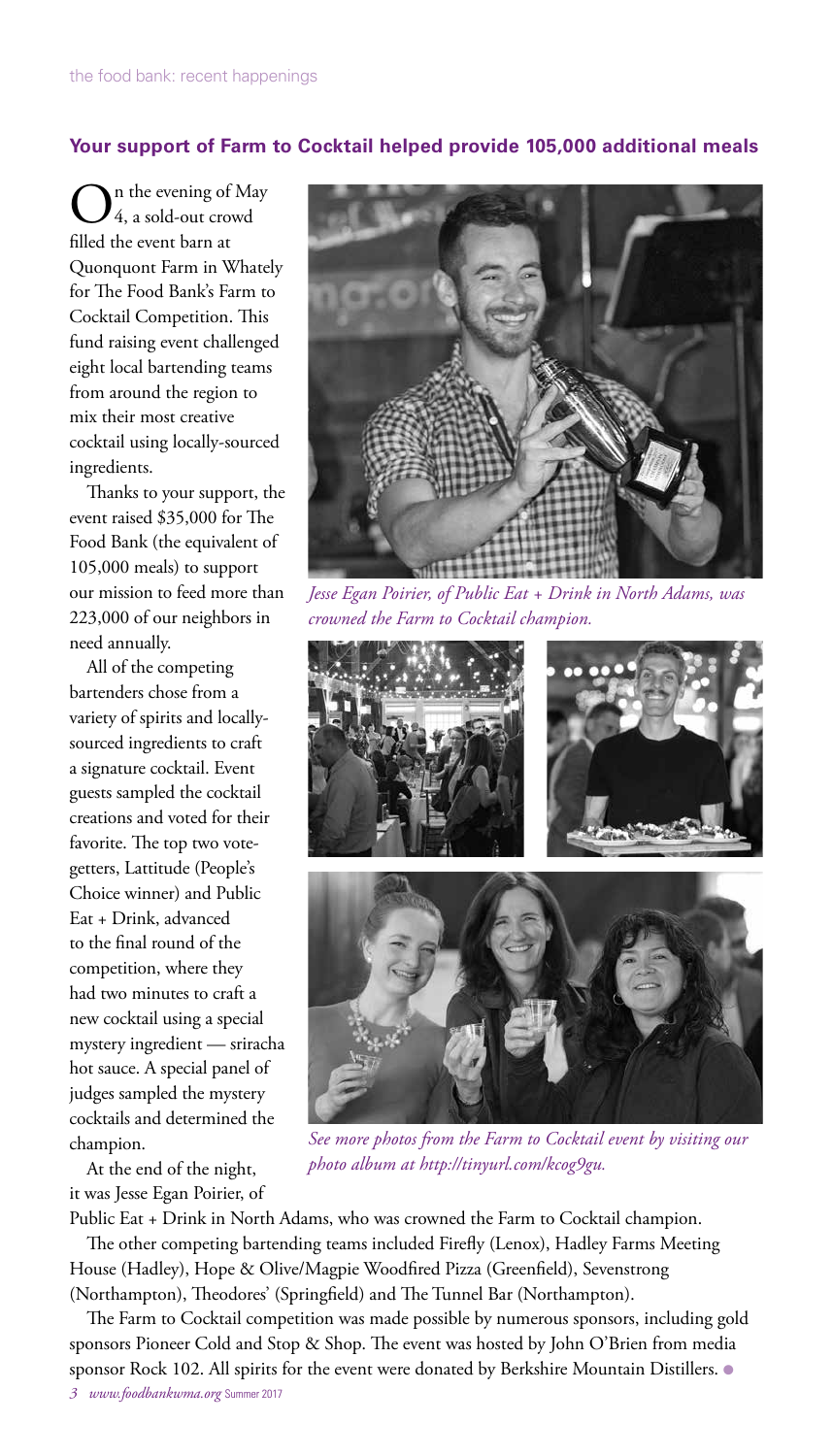## **Joe is not alone in his struggle**

Far too often, food takes a backseat to other needs. If Joe doesn't put gas in the car, he can't get to work. If Joe doesn't refill his prescriptions, he won't be healthy enough to work. So where do 223,000 of our neighbors turn when they need nutritious food?

They turn to you  $-$  and to The Food Bank.

Joe hasn't always needed help making ends meet. Employed full-time, he was living comfortably. But over the last year, his health took a turn for the worse, and the bills began to mount. As a last resort, Joe came to The Food Bank for help.

"I was out of food because I had to pay my rent and get my medication," he said. "I couldn't afford to do it all. A price increase for the medicine I needed to survive stressed me and my budget to the breaking point."

With every dollar you donate, you're improving the life of someone like Joe who needs a helping hand. Thanks to you, we were able to provide 8.3 million meals last year.

Your support is critical in meeting our mission. By visiting foodbankwma.org and making a donation, you will be playing a key role in the health of the individuals and families who rely on The Food Bank for this most basic need.

#### **Food Bank volunteer honored by Human Service Forum**

Linda Milewski, a<br>Llong-time volunteer at The Food Bank, recently received the Human Service Forum 2017 Richard A. Stebbins Volunteer Award at a public presentation ceremony at The Log Cabin. The award — named for Dick Stebbins (1936 – 2000), a stalwart volunteer in the community — is given annually to an individual who has volunteered in a non-profit or public human service organization for at least five years and has selflessly given



*Denise Cogman (left), Human Services Forum Board President, presented Linda Milewski (right) with the 2017 Richard A. Stebbins Volunteer Award.*

time and expertise to improve the lives of those served by the agency.

Linda has been volunteering at The Food Bank for more than 15 years, becoming a vital member of our day-to-day operations. Volunteering sometimes as many as five days a week, she has the ability to step in for full-time staff in their absence, prepare projects for new volunteers, and complete vital paperwork. Her tireless efforts allow us to consistently provide our local member agencies with a steady stream and variety of food choices for their clients.

On her own time, Linda has visited other hunger relief organizations outside the region, and shared her gained knowledge with The Food Bank. While on a recent vacation, she visited the Nantucket Food Pantry and toured their facility. She returned with numerous ideas to help the efficiency of our warehouse, and provided our staff with valuable networking connections.

With her warm smile and upbeat personality, Linda's value to the organization extends above and beyond her workrelated responsibilities.

"There is a sense of community within our group of volunteers that is fostered by Linda," said Mike Cortis, The Food Bank's food operations manager. Not only does she organize volunteer luncheons in the break room, she also helps recruit new community volunteers through her church.

"Linda has directly affected our volunteers' ability to sort 1.8 million pounds of food last fiscal year, which we distributed to our member agencies," said Cortis. "She not only improves the lives of those we serve, but also those that are lucky enough to know her." ●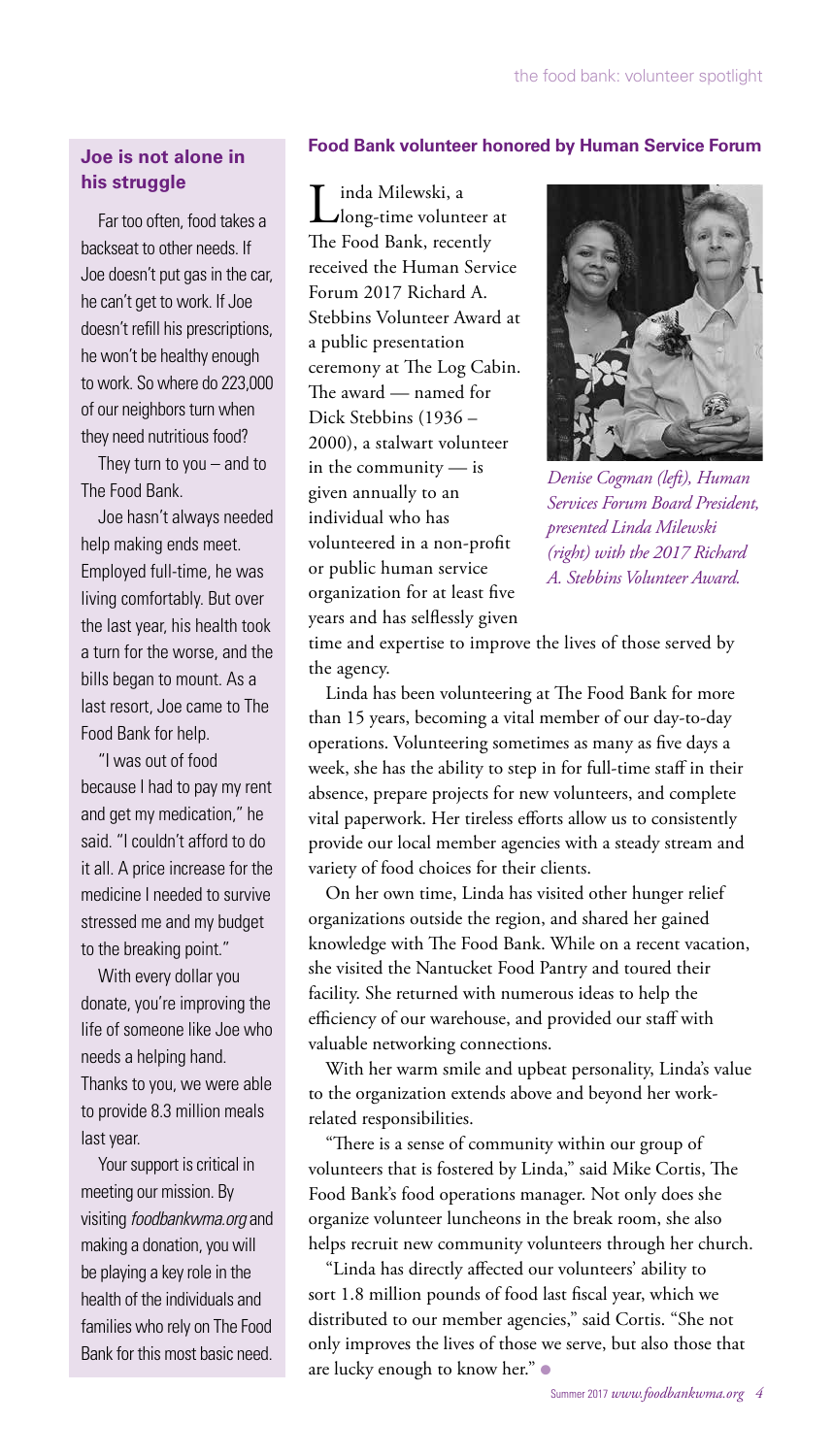

# the gathering & A FARM-TO-TABLE SERIES

The Food Bank is collaborating with three of our partner farms to offer a series of three intimate farm-to-table dinners seeded in local agriculture.

Join us for this elegant dining experience and engage in a discussion about the important role local farms play in feeding our neighbors in need. The meals will be prepared by the creative chefs at Wheelhouse Farm Truck & Catering, using ingredients sourced directly from the farm where the dinner is being held.

We are proud of our long-standing relationship with area farmers, who partner with The Food Bank so that everyone may have access to healthy food, regardless of their circumstances. Last year, one million of the 10 million pounds we distributed, was grown right here in the Pioneer Valley by 28 local farms.

Together, with your support, we can continue to cultivate these partnerships and put more fresh food on dinner tables across our region.

Tickets for these 21+ events are \$80 per person (per dinner). To purchase tickets to any of the three dinners, visit our website at *www.foodbankwma.org/events/farmtotable*. ●

**JULY 23:** Szawlowski Farm/Honey Pot Farm (Hatfield)

**AUGUST 20:** Mountain View Farm (Easthampton)

**OCTOBER 8:** Red Fire Farm (Granby)

\$80 per person, per dinner Ticket includes a multi-course meal, beer, cider and non-alcoholic beverages.

Beverages provided by Berkshire Brewing Company and Artifact Cider.



Our annual ride to end hunger is returning for its seventh year on Sunday, Sept. 24. Join the hundreds of riders throughout western Massachusetts who have already registered for this fun and exciting event. When you participate in Will Bike 4 Food, you're raising awareness of hunger and food insecurity in our area.

Cyclists of all abilities can choose to ride one of four different routes through the scenic Pioneer Valley — 10, 25, 50, or 100 miles. There's sure to be a ride that's just right for everyone, regardless of your experience level. You can also recruit at least four family members, friends or co-workers to form a team.

Register before the end of August and receive \$75 off your fund raising minimum!

## **Registration is already open at willbike4food.org**